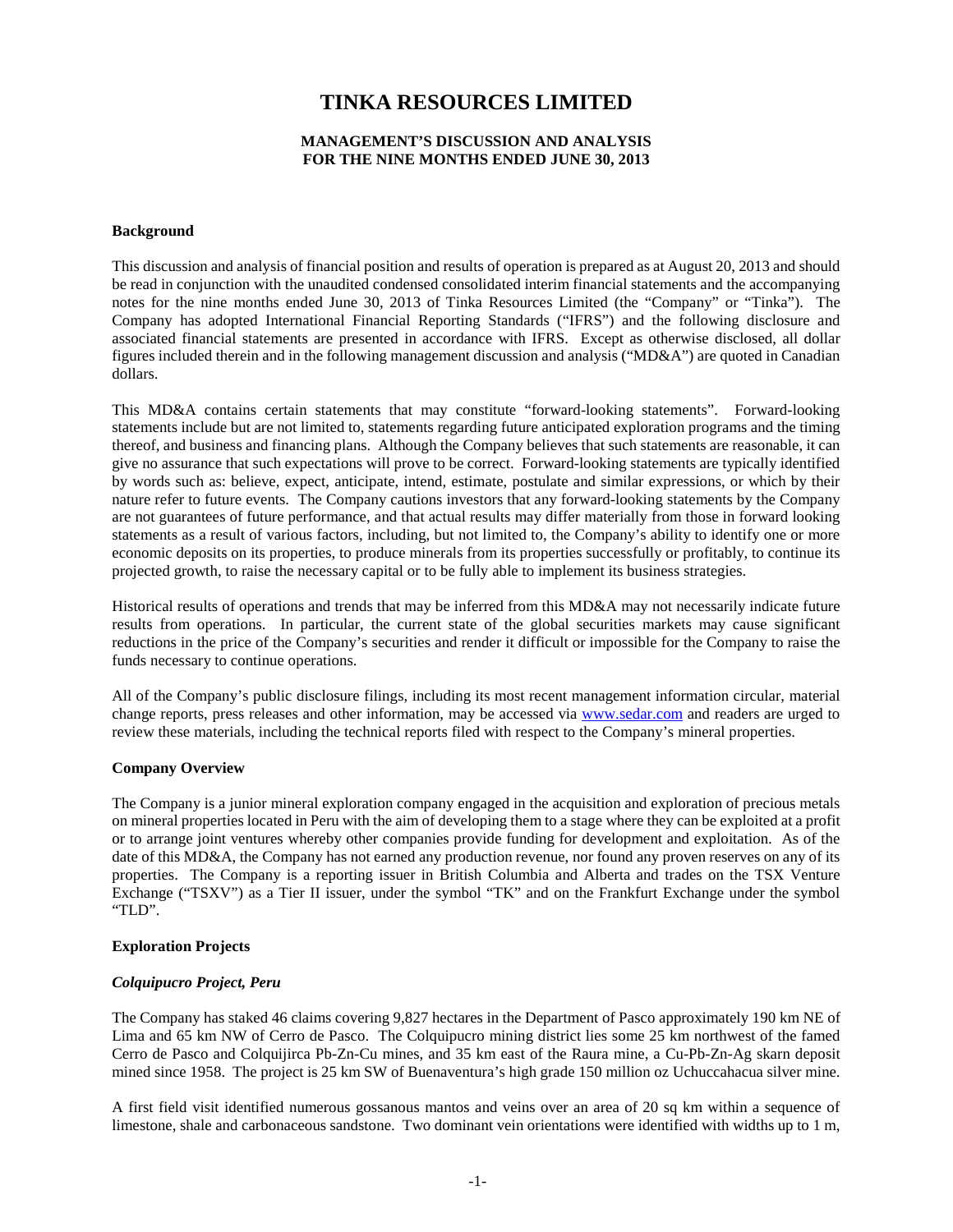containing galena, sphalerite and pyrite as the principal sulphide minerals. Mapping identified propylitic alteration associated with intrusives northeast of the vein and gossanous occurrences, suggesting a mineralizing intrusive source may exist nearby.

Comprehensive exploration followed which included, geochemical surface and underground sampling, geophysical survey and a phase 1 diamond drill program which was completed in October 2007. The results of the program were included in the end of year report.

The Company has identified new areas of surface mineralization at Colquipucro. Two of the new areas, called Colquisur and Ayawilca, lie 1km SE of and from 1.5km and 2km SSE, respectively, from the recently drilled Zone 1 area. A total of 384 soil and rock chip samples were collected from the new areas on a grid covering both areas measuring roughly 1,500 metres by 1,900 metres. Results returned values ranging from trace to 85 g/t silver, trace to 0.39% lead and trace to 4.9% zinc. These geochemically anomalous areas are still open to the east, but geological mapping and soil sampling suggest that the mineralized areas are faulted-off along the western edge of the grid.

The Ayawilca zone is underlain mostly by sandstones and siltstones containing finely disseminated pyrite throughout. Other sulphide minerals have not yet been identified in the matrix of these rocks, but the highly anomalous soil sample results suggest they are there (galena, sphalerite). It is believed that this sequence of east-west structures could be a similar setting to the Zone 1 area just drilled, where faults served as conduits for reprecipitating and enriching the mineralization both along the faults and in intervening fractures.

The Colquisur zone sits in the valley immediately south of Zone 1. There is extensive overburden cover, but preliminary mapping and sampling indicates that it is underlain mostly by the Pucura limestone, host to the lead and zinc mineralization encountered in the deeper parts of some holes at Zone 1.

A third area, known as Colquicocha, of surface mineralization was discovered during the last quarter. This area lies 2 km SE of the recently identified Ayawilca zone and approximately 3.75 km SEof Zone 1 that was drilled during 2007. At Colquicocha, nine channel samples ranging from 1 metre to 3 metres wide were collected from surface outcrops and old workings. Results returned values ranging from trace to 222 g/t silver, trace to 9.10% lead and trace to 8.0% zinc. Two contiguous samples from one underground working, taken perpendicular to the bedding in the sandstone, averaged 136 g/t silver, 5.86% lead and 4.82% zinc. About 300 metres SE from this working, a 3.0 metre wide sample taken from another working along a north-south trending, easterly dipping structure, assayed 146 g/t silver, 8.78% lead and 0.57% zinc.

Also of interest are two other sample sites located during reconnaissance exploration. The first one, about 300 metres south of the centre of the Ayawilca zone, yielded 55 g/t silver and highly anomalous lead over 8 metres, sampled obliquely across the bedding. Previous mapping has identified a NE-trending structure that passes through this site and projects towards some anomalous soil samples, a distance in excess of 400 metres. The other site, located about 1.3 km ENE from here, returned 64 g/t silver and highly anomalous lead and zinc over 15 metres width. This site is described as a "manto" in sandstone which hosts pyrite and iron oxides.

The Colquicocha zone is underlain mostly by sandstones and siltstones containing finely disseminated pyrite throughout. Other sulphide minerals have not yet been identified in the matrix of these rocks, but the highly anomalous soil sample results suggest they are there (galena, sphalerite). It is believed that this sequence of east-west structures could be a similar setting to the Zone 1 area just drilled, where faults served as conduits for reprecipitating and enriching the mineralization both along the faults and in intervening fractures.

The Company completed a grid sampling program and surface exploration to further delineate this new zone. The Company is continuing a grid sampling program and surface exploration to identify further zones.

In April 2008 an independent NI 43-101 report was completed which determined an inferred silver resource of 20.3 million ounces silver with an immediate potential contiguous target.

| Category | Ag Cut-off<br>(g/t) | <b>Tonnes</b> | Avg. Grade<br>Ag(g/t) | <b>Troy Ounces</b><br><b>Ag/Short Ton</b> | <b>Contained</b><br><b>Troy Ounces</b> |
|----------|---------------------|---------------|-----------------------|-------------------------------------------|----------------------------------------|
| Inferred | 30                  | 5,669,853     | 111.4                 | 3.25                                      | 20,311,120                             |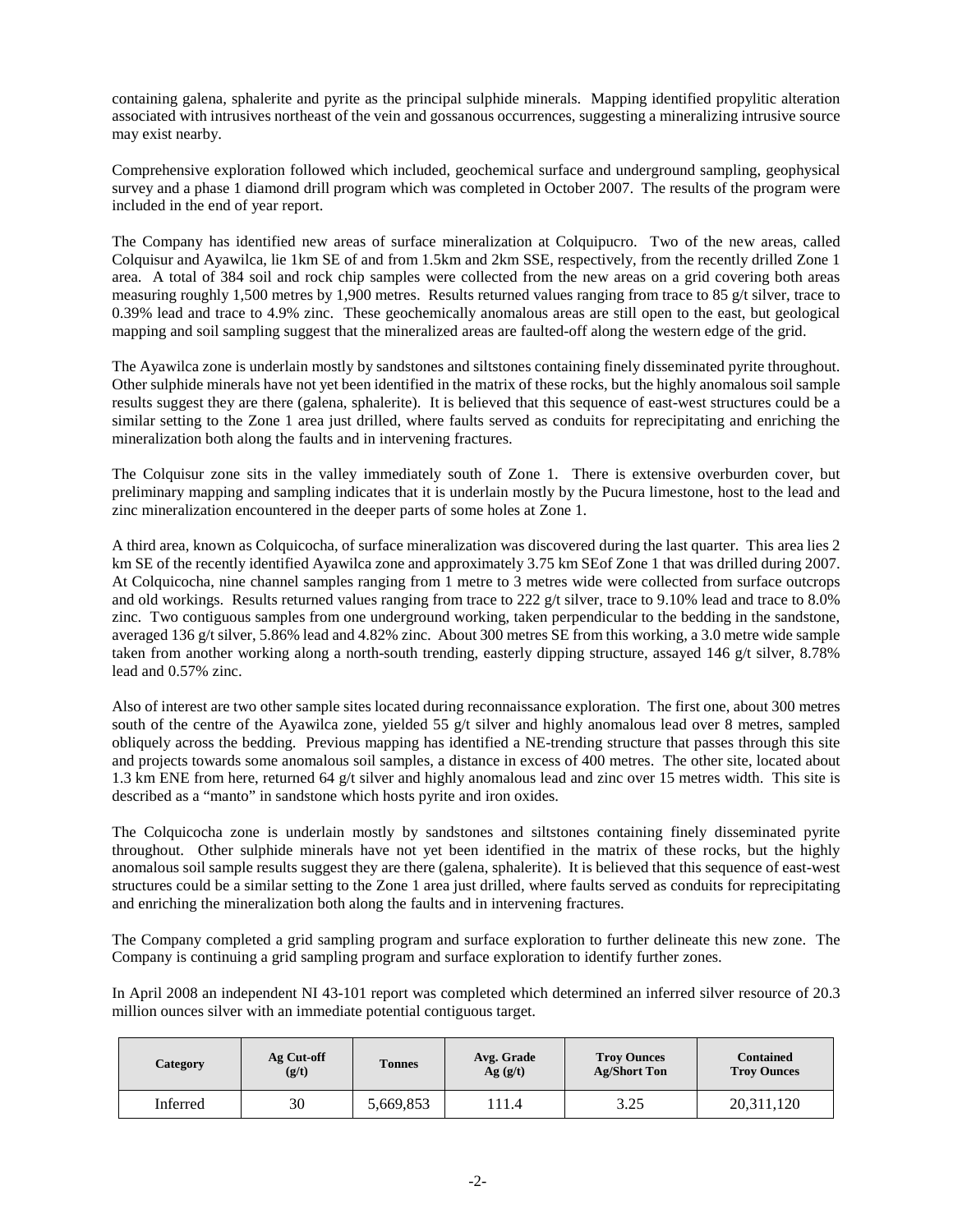The report recommended an extensive drilling program to further define the existing resource, to test the target north of the resource and to drill some exploration holes at the Zone2/Ayawilca anomaly. A copy of the full report can be viewed on the Company's website [www.tinkaresources.com](http://www.tinkaresources.com/) 

During February 2009 a review of the project was undertaken and it concluded that significant silver mineralization at Colquipucro is controlled by the complicated main regional fault and that future exploration must be directed at testing this 12 km long structural trend within the Company's permit area. It recommended a work program prior to drilling consisting of: metallurgical testing of Zone 1 drill core, petrographic analysis, detailed airphoto interpretation on a 1 km corridor of the main thrust fault and detailed follow-up mapping and sampling of the Ayawilca zone and any further targets.

Initial metallurgical test work was undertaken during April 2009 and produced positive results. Highlights from this work include:

- Silver recovery ranged from 90 to 97% with cyanide consumptions of 3.5 to 8.0 kg/t after leaching for 72 hours.
- Silver leaching kinetics was extremely fast for both composites.
- Although reagent consumption was moderate to high the leaching time was extremely rapid, suggesting further test work may allow cyanide consumption to be reduced with only a small loss in recoverable silver.

Test work was completed by Plenge Laboratories in Lima, Peru on two composite samples from the Colquipucro main mineralized zone ("Zone 1''). The samples were composited from 63 samples from two separate sections of pulps taken from diamond drill holes CDD6 and CDD13 that passed through Zone 1. Tests included head grade analysis, gravity separation and cyanidation. The samples were subjected to six conventional bottle roll techniques. Sample head grades averaged 79.7g/t Ag (CDD6) and 132.1g/t Ag (CDD13). Head grades for the metallurgical samples are in the same range as those of the recently calculated NI 43-101 inferred resource of 5.7 Mt at a grade of 111  $g/t$  silver (20.3 Moz silver) at Zone 1.

Following the positive initial metallurgy results, a comprehensive mineralogical study was conducted on concentrates produced from sections of Zone 1 drill holes CDD 6 & CDD 13 at Uppsala University, Uppsala, Sweden using Qualitative X-ray diffraction (XRD) and microprobe analysis. The most common silver mineral identified was a silver-sulphide, very likely argentite or acanthite. A silver sulphosalt of undetermined composition was also noted. Pyrite, arsenopyrite and zircon are common minerals identified in the concentrates.

The information obtained so far, including a recent interpretation done with satellite imagery, indicate that the geological setting at Zone 1 is strongly influenced by structural preparation, particularly by a large, complex fault system that marks the southwest margin of the prospective exploration area.

The exploration area is defined as a zone ranging from 1 km to 2 km in width, bounded by two large northwestsoutheast trending fault systems and underlain by the Pucura limestone and Goyllarisquisga sandstone formations. So far, the Ayawilca zone located 2 km to the south of the known resource, has shown some structural and geochemical similarities to Zone 1. In August, a detailed structural mapping and geological interpretation study was completed by the Company's independent consulting geologists on the Ayawilca zone.

The interpretations and conclusions provided include:

- The structural setting and mineralization found at the Ayawilca zone has a direct correlation with the system found at Zone 1.
- The area, approximately 500m north-south by 200m east-west, defined as prospective for hosting bulk-tonnage silver mineralization at Ayawilca is sufficient for an exploration target equal to or greater than that established at Zone 1. The potential quantity and grade is conceptual in nature, and there has been insufficient exploration to define this target at this time. It is uncertain that drilling will result in further discoveries in this area. The target referred to is based on follow up of currently untested known strike length and down dip potential of the host sandstone.
- Ayawilca is believed to be higher in the Goyllar sandstone stratigraphy; hence, there may be potential for a thicker sequence of mineralization than at Zone 1.
- An eight hole reverse circulation drill program, totalling not less than 1,600m, is recommended as a first phase test of the Ayawilca zone.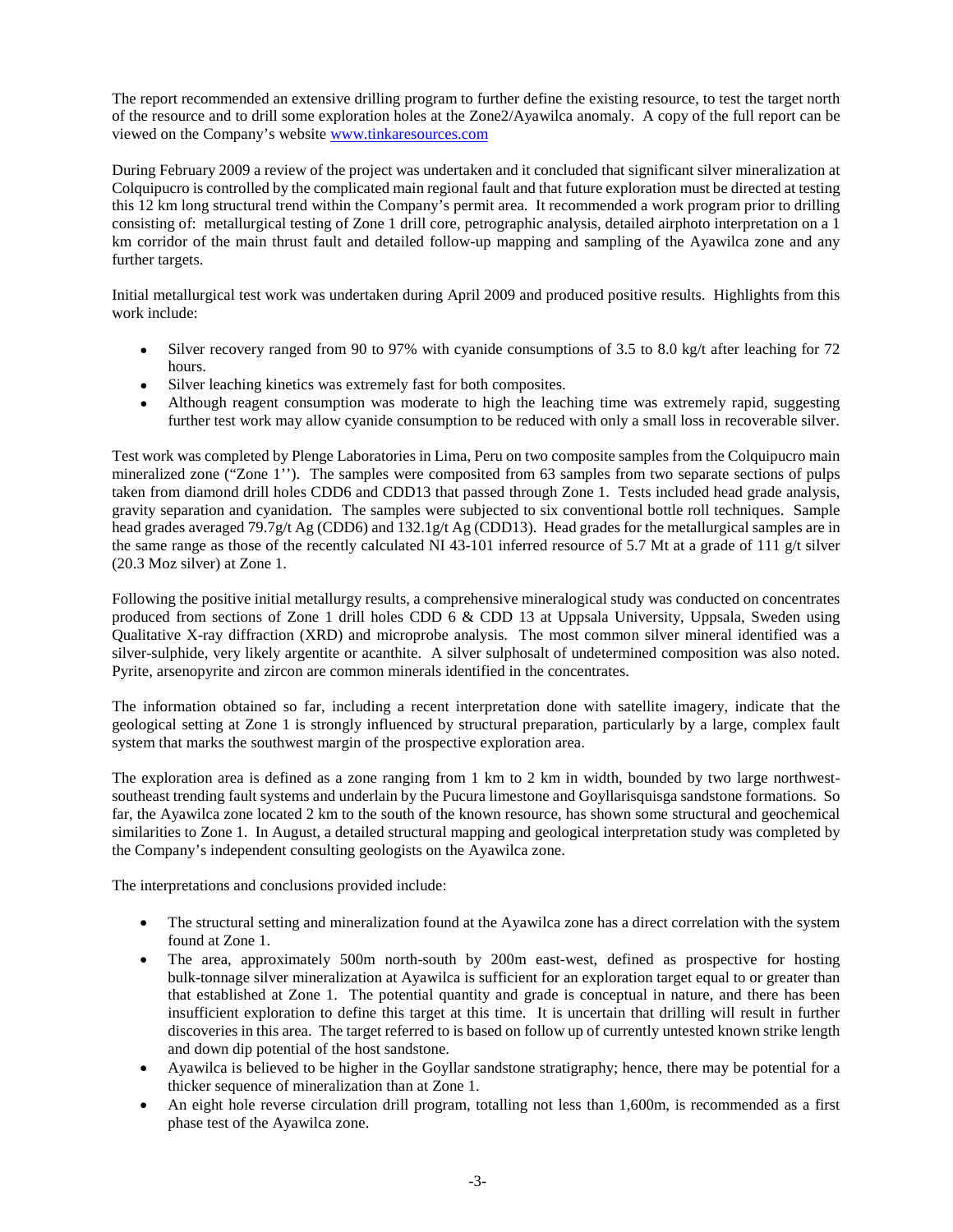## *Zone 1*

In November 2011 the Phase 2 drilling program commenced at Zone 1 to test the northern extension of the resource. Ten holes were completed and the following significant results were recorded:

- 42 m of 165 g/t Ag, 14 m of 160 g/t Ag and 10 m 365 g/t Ag (CDD19)
- 94 m of 92 g/t Ag and 10 m of 299 g/t Ag (CDD21)
- 56 m of 80 g/t Ag and 8 m of 170 g/t Ag (CDD22)
- 58 m of 109 g/t Ag (including 10 m of 198 g/t Ag), 20 m of 100 g/t Ag (CDD23)
- 20 m of 85 g/t Ag (CDD24).

Surface exploration continued and further surface mineralization was identified to the northwest and contiguous to Zone 1. Along one line a contiguous 16 m section averaged just over 20  $g/t$  Ag. This area has been included in a new drill permit application.

In October 2012, an updated NI 43-101 resource estimate was completed increasing the inferred resource to 32.7 million ounces of Ag. Two cut-off levels, 15 g/t Ag and 30 g/t Ag, and a rock density of 2.65 tonnes per cubic metre were used in this estimate. Samples assayed from a total of 25 drill holes, 3 surface trenches and 2 underground workings were used in arriving at this resource estimate.

| Cut-off            | 15 g/t Ag     | $15 \frac{\text{g}}{\text{t} \text{Ag}}$ | $15 \frac{\text{g}}{\text{t}}$ Ag | $30$ g/t Ag   | $30$ g/t Ag                         | $30$ g/t Ag          |
|--------------------|---------------|------------------------------------------|-----------------------------------|---------------|-------------------------------------|----------------------|
| Category           | <b>Tonnes</b> | <b>Average Grade:</b><br>$g/t$ (oz)      | <b>Contained Oz.</b>              | <b>Tonnes</b> | <b>Average Grade:</b><br>$g/t$ (oz) | <b>Contained Oz.</b> |
| <b>Sandstone</b>   | 8,423,384     | 75.82 (2.21)                             | 20,532,198                        | 5,423,756     | 112.04 (3.27)                       | 19,536,758           |
| <b>Lower Units</b> | 5,522,618     | 68.67(2.00)                              | 12, 192, 243                      | 3,018,155     | 103.42 (3.02)                       | 10,035,044           |
| Global             | 13,946,002    | 72.98 (2.13)                             | 32,724,441                        | 8,441,911     | 108.95(3.18)                        | 29,571,802           |

A copy of the full report can be viewed on the Company's website [www.tinkaresources.com](http://www.tinkaresources.com/) 

Further metallurgical testing was also undertaken during the year. Composite samples with nominal head grades of 30, 60, 90 and 120 g/t Ag were selected. The bottle roll tests yielded recoveries of up to 84% Ag and the column leach tests up to 71% Ag after 72 hours. The preliminary bottle roll tests conducted in 2009 were done on two sets of drill core samples using significantly higher cyanide concentrations; these yielded recoveries of up to 90% and 97% Ag after 72 hours.

In December 2012 the Company signed an agreement with the Pillao community, providing surface access for the Colquipucro project, west-central Peru. The agreement grants the Company access for all exploration activities, including drilling, for the next thirty months.

Drilling resumed at Colquipucro during the second week of January 2013. Drilling will consist of approximately 20 in-fill holes at Zone 1 with the objective of both increasing the silver resources and upgrading the resource classification from the *inferred* to *indicated* category. As at March 31, 2013, eight holes have been completed with results from six of them pending. The best intercepts from the first two holes included 18.7 m of 165 g/t Ag (including 8 m of 298 g/t Ag) and 12 m of 3.34% Zn, and 8 m of 206.3 g/t Ag. During May 2013, the results of a further 3 holes were released with the best intercepts being 60 m of 109 g/t Ag, 10 m of 232 g/t Ag and 59.7 m of 83 g/t Ag. The results of a further 4 holes are pending. The Company is applying for an amendment to the current drill permit to include platforms to test the north-west surface mineralized area that is contiguous to the resource, and also a geophysical anomaly on the southern boundary of the project.

# *Ayawilca*

In August 2010 an induced polarization ("IP") survey was undertaken over Ayawilca. The pole-dipole survey consisted of 8 lines totaling 14.1 km and was contiguous with IP survey performed over Zone 1 in 2007. The inversion model of the IP data produced a target underlying Ayawilca trending east-southeast for 600 metres and plunging gently to the east; this model fits the observed surface mineralization and pattern of faulting mapping east of Ayawilca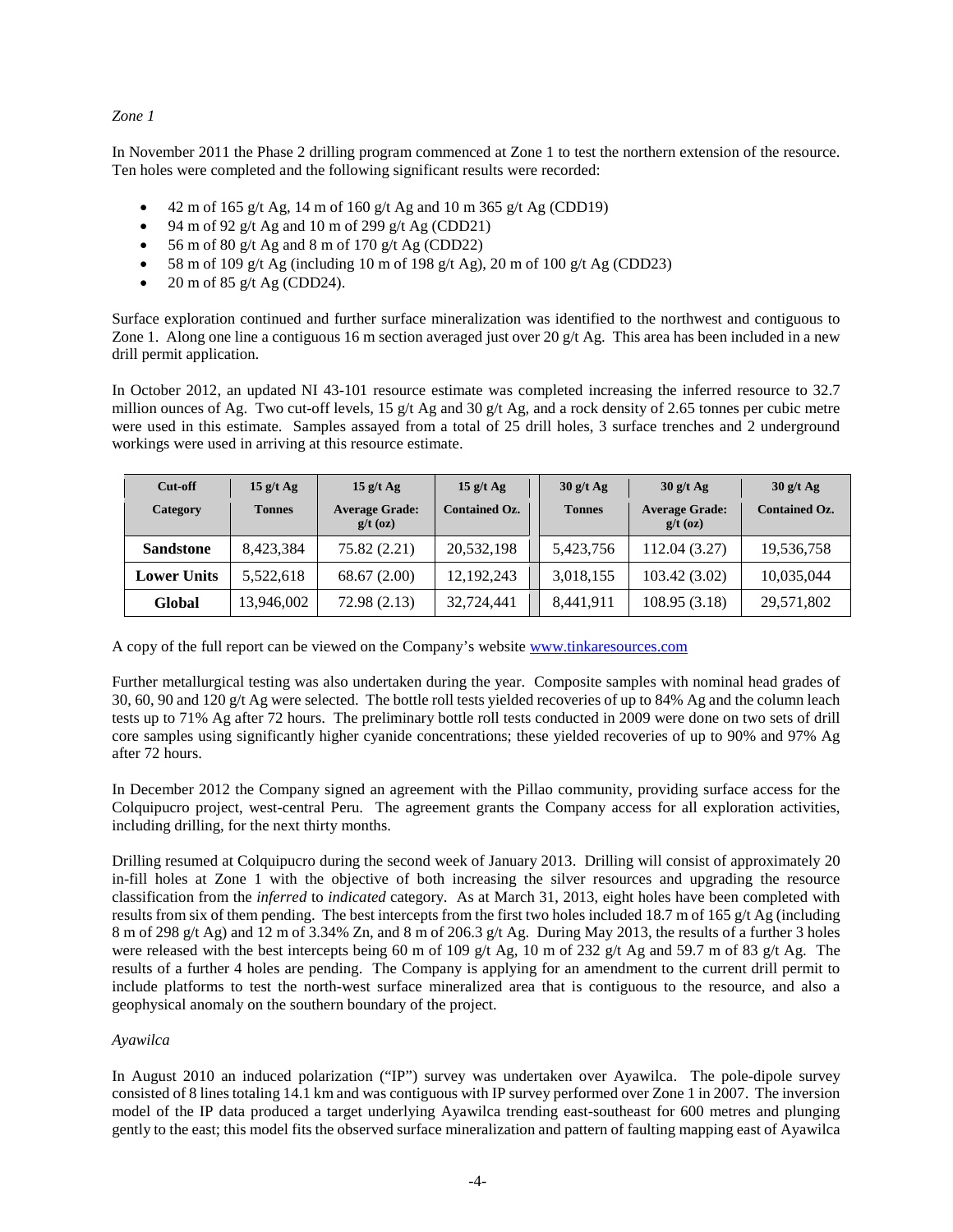and will be the target area for the eight reverse drill holes. During this time the Company also finalized an agreement with the local community for all ongoing exploration which was lodged with the authorities.

During the first week of February 2011 the Company was granted modification to the existing 50 hole diamond drill permit, for a further eight holes to test the Ayawilca. The first of two holes to test the eastern side of Ayawilca was collared on May 21, 2011. This hole and the remaining seven of eight holes in the Ayawilca target area have been completed. Core was split and logged on site under the supervision of Tinka geologists and transported to the laboratory in Lima by Company staff. All holes intercepted altered siltstones and fine coarse grained sandstones, randomly crosscut by semi-massive to massive sphalerite veins. In addition, hole DDH53 encountered a wide section of massive and breccia-style pyrite-sphalerite mineralization with minor galena. The mineralization in hole DDH53 remains open at depth. Results from these eight holes include 26 m of 1.72% Zn and 35 g/t Ag, 6 m of 7.3% Zn and 40 g/t Ag, 8 m of 15.9% Zn and 33 g/t Ag, 30 m of 3.49% Zn. While compiling the drill results with the IP anomaly, it was evident that hole DDH53 intersected the southern lobe of this anomaly while the other holes were, for the most part, above or west of it. As a result of these assays, the Company recommenced drilling at Ayawilca and hole DDH52B was completed in February with a best intersection of 18 m of 5.4% Zn including 10 m of 7.1% Zn and 8 g/t Ag.

During February 2012 a second IP survey was undertaken over Ayawilca contiguous with, and to the east of, the previous survey. The pattern of the 3-D inversion anomalies appears to follow the trend of the dominant fault structures (eastwest) mapped on surface. There may be up to three parallel structures separated over about 700 m north-south, and the middle one may be the contiguous extension of the 2010 anomaly spanning a distance of 1,200 m eastwest indicating that the sulphide mineralization may be more than twice the size than was first indicated. Work has commenced on an amendment to the current drill permit to cover the newly identified drill targets.

During April 2012 a further three holes were drilled at Ayawilca within the western most IP anomaly. Significant results included 2m of 5.27% Zn and 11.1 g/t Ag, 6m of 2.77% Zn and 7.9 g/t Ag, 10m of 44.2 g/t Ag, 4m of 4.7% Zn and 16.1 g/t Ag, 6m of 4.05% Zn and 2.4 g/t Ag. These three holes, A12-01 to A12-03, intercepted massive and semi-massive sulphides, consisting of pyrite, sphalerite and lesser galena, chalcopyrite and arsenopyrite hosted by a sedimentary breccia, greywacke and siltstone formation that underlies the sandstones that hosts the silver mineralization at Zone 1. The mineralization is often accompanied by hematite, magnetite and chlorite alteration. As yet, the geometry of the mineralization is not fully understood, so the angles at which the holes intercepted the sulphide bodies can only be conjectured. The mineralization is believed to have been sourced from steeply dipping structures that underlie this sedimentary sequence, thus some of the mineralization may have a steep to near-vertical component; however, the irregular nature of some of it may suggest a replacement style which could trend in any direction.

At the end of July 2012 the Company signed a surface access agreement with the Yanacocha community for Ayawilca. The agreement grants the Company access for all exploration activities including drilling for the next thirty months. This is a positive decision by the community and the Company will work with them, not only in the development of the Ayawilca project, but in the development of sustainable projects and social programs for the community as a whole.

In September 2012 drilling resumed drilling at Ayawilca. In November 2012 results from hole A12-04 were released with a significant result of 20m of 7.1% Zn including 14 m of 9.6% Zn. Drilling continued up to the 2012 Christmas break completing a further 4 holes. Significant results from hole A12-08 were 70m of 4.8% Zn (including 19 m of 9.0% Zn) and 18.5m of 6.6% Zn and from hole A12-09 13.5 m of 4.5% Zn. So far, ten of the twelve holes intercepted either semi-massive or massive sulphides consisting of pyrite, pyrrhotite and sphalerite with lesser galena, chalcopyrite and arsenopyrite. Hole A12-08 contains the best intercepts of zinc mineralization found so far. Several intervals of massive sulphide were intercepted, ranging from a few metres to 10's of metres in thickness, interspersed with zones of semi-massive and disseminated sulphides. The mineralized zones contain hematite and magnetite with siderite (an iron carbonate) and argillic alteration. Surrounding the mineralization is a wide envelope of propylitic alteration dominated by chlorite.

Drilling at Ayawilca resumed during the second week of January 2013 and will continue to test a series of large 3-D inversion, IP anomalies that span a distance of 1,200 metres east-west; the anomalies remain open to the east. The Company has filed an amendment to the existing drill permit for a further 84 drill platforms covering the anomalies identified by geophysics. A third IP survey commenced during January 2013 and a further 9.3 line-km was completed. Subsequent to March 31, 2013, the data from the three surveys was combined and reinterpreted. The Company has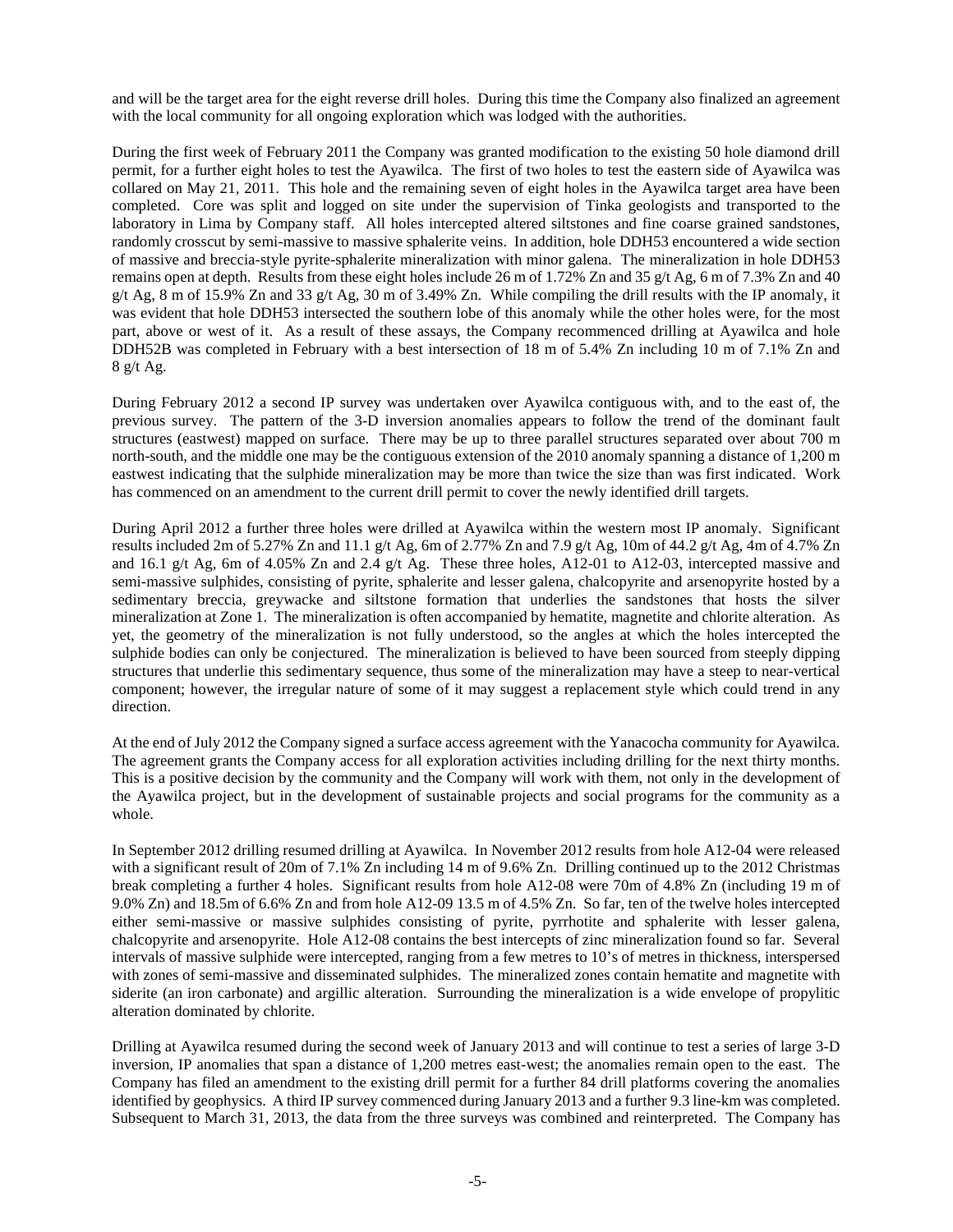now identified an overall anomalous area that spans up to 1,700 m east-west by up to 2,000 m north-south. On March 12, 2013 and April 2, 2013 results of three drill holes were reported on with the best intersections being 12 m of 5.84% Zn (including 4 m of 11.56% Zn) and 16 m of 4.62% Zn (including 8 m of 6.62% Zn). During May 2013 and June 2013, the results of a further 4 holes were released. Strong mineralization was intercepted with the best intersections being 60 m of 7.75% Zn (including 24 m of 13.85% Zn and 46.5 g/t Ag), 29 m of 7.05% Zn, 24 m of 4.79% Zn and 10 m of 7.85% Zn. The results of the final 2 holes from this phase of drilling are pending.

In July 2013, the Company received the approval of its Environmental Impact Assessment ("EIA") for the next proposed drill program at Ayawilca. The permit will allow for up to 74 platforms for a period of 30 months. The Company also submitted its water study to the local authority which was approved. As at the date of this MD&A, the Company was waiting for the final permission to return to work.

# **Selected Financial Data**

|                                      | Fiscal 2013                  |                              |                      | <b>Fiscal 2012</b>            |                              |                             |                       | <b>Fiscal 2011</b>            |
|--------------------------------------|------------------------------|------------------------------|----------------------|-------------------------------|------------------------------|-----------------------------|-----------------------|-------------------------------|
|                                      | <b>Jun. 30</b><br>2013<br>\$ | <b>Mar. 31</b><br>2013<br>\$ | Dec. 31<br>2012<br>S | <b>Sept. 30</b><br>2012<br>\$ | <b>Jun. 30</b><br>2012<br>\$ | <b>Mar. 31</b><br>2012<br>ъ | Dec. 31<br>2011<br>\$ | <b>Sept. 30</b><br>2011<br>\$ |
| <b>Operations:</b>                   |                              |                              |                      |                               |                              |                             |                       |                               |
| Revenues                             | Nil                          | Nil                          | Nil                  | Nil                           | Nil                          | Nil                         | Nil                   | Nil                           |
| <b>Expenses</b>                      |                              | $(220,859)$ $(1,731,010)$    | (370, 124)           | (749, 811)                    | (201, 635)                   | (764, 239)                  | (190, 230)            | (114,609)                     |
| Other items                          | (15,999)                     | (5, 478)                     | 11,127               | (25,530)                      | (2,440)                      | (749, 850)                  | (11,601)              | 56,201                        |
| Net loss and<br>comprehensive loss   |                              | $(236,858)$ $(1,736,488)$    | (358, 997)           | (775, 341)                    |                              | $(204,075)$ $(1,514,089)$   | (201, 831)            | (58, 408)                     |
| Loss per share<br>-basic and diluted | (0.00)                       | (0.02)                       | (0.00)               | (0.01)                        | (0.00)                       | (0.03)                      | (0.00)                | (0.01)                        |
| Dividends per share                  | Nil                          | Nil                          | Nil                  | Nil                           | Nil                          | Nil                         | Nil                   | Nil                           |
| <b>Balance Sheet:</b>                |                              |                              |                      |                               |                              |                             |                       |                               |
| Working capital                      | 2,228,112                    | 1,401,908                    | 2,730,618            | 2,135,148                     | 2,510,010                    | 2,583,925                   | 3,310,081             | 4,504,167                     |
| Total assets                         | 11,921,621                   | 9,742,690                    | 9,624,123            | 7,794,594                     | 7,711,916                    | 7,200,421                   | 7,593,105             | 7,732,414                     |
| Total long-term liabilities          | Nil                          | Nil                          | Nil                  | Nil                           | Nil                          | Nil                         | Nil                   | Nil                           |

The following selected financial information is derived from the unaudited condensed consolidated interim financial statements of the Company.

# **Results of Operations**

During the nine months ended June 30, 2013 (the "2013 period") the Company reported a net loss of \$2,332,343 (\$0.03 per share), compared to a net loss of \$1,919,995 (\$0.03 per share) for the nine months ended June 30, 2012 (the "2012 period"), an increase in loss of \$412,348.

General and administrative expenses increased by \$1,165,889, from \$1,156,104 during the 2012 period to \$2,321,993 during the 2013 period. Specific expenses of note are as follows:

- during the 2013 period the Company was billed \$28,600 (2012 \$23,400) for accounting and administration services provided by Chase Management Ltd. ("Chase") a private company owned by a director of the Company. The increase in the 2013 period was due to general services provided for the Company's recent private placement financing and a general increase in services. In addition, the Company was billed \$3,340 (2012 - \$3,600) by Chase for office space provided;
- management fees of \$90,000 during the 2013 period (2012 \$72,000) were billed by the Company's President in his capacity as such. Effective October 1, 2012 the President's remuneration was increased from \$8,000 per month to \$10,000 per month;
- a total of \$150,047 increase in general exploration costs, office costs, office rent, salaries, wages and benefits, and travel costs from \$282,604 for the 2012 period to \$432,651 for the 2013 period. The increase was mainly due to increased levels of activities in Peru;
- share-based compensation of \$1,383,963 (2012 \$588,722) was recorded during the 2013 period relating to the granting of share options. The Company also recorded share-based compensation of \$39,583 (2012 - \$nil) on the vesting of stock options which were previously granted;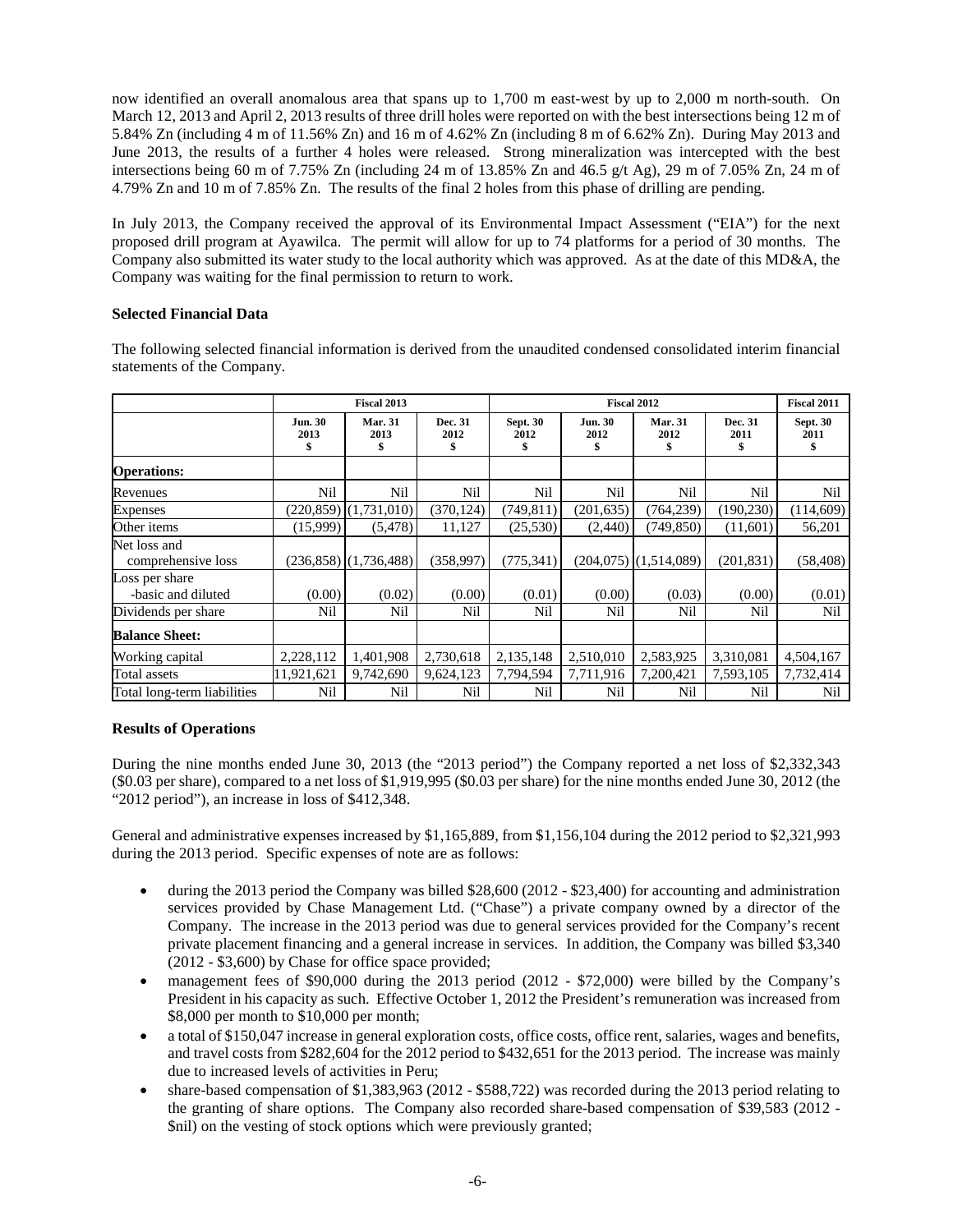- during the 2013 period the Company incurred \$74,256 (2012 \$18,832) for professional expenses, of which \$29,700 (2012 - \$13,500) was billed by private companies owned by certain directors of the Company, \$14,301 (2012 - \$585) was reimbursed to public companies with certain common directors for shared personnel, office and other costs and \$30,255 (2012 - \$4,747) was billed by various parties for consulting services. The Company also incurred and capitalized \$51,250 (2012 - \$nil) professional fees, which was billed by a private company owned by the Vice-President of Exploration of the Company, to exploration and evaluation assets;
- during the 2013 period the Company was billed a total of \$49,000 (2012 \$47,000) for investor relations costs. See also "Investor Relations Activities";
- legal cost increased by \$35,455 from \$9,111 during the 2012 period to \$44,566 during the 2013 period. The increase was mainly due to legal advice on general corporate matters and agreements with local communities for ongoing exploration activities in Peru;
- corporate development expenses increased by \$46,025 from \$26,420 during the 2012 period to \$72,445 during the 2013 period. During the 2013 period the Company participated in more corporate development programs than during the 2012 period; and
- audit fees increased by \$11,955 from \$31,956 during the 2012 period to \$43,911 during the 2013 period, reflecting the increase in scope in the audit process.

During the 2013 period the Company capitalized \$3,925,443 (2012 - \$2,674,345) for mineral property interests exploration expenditures and acquisition costs, comprising \$3,497,334 (2012 - \$1,928,178) on the Colquipucro Project, \$nil (2012 - \$474,120) on the Tibillos Project and \$428,109 (2012 - \$272,047) for IVA tax in Peru. During the 2012 period the Company terminated its option agreement on the Tibillos Project and recorded an impairment charge of \$733,903. No impairment charges were considered necessary during the 2013 period. See also "Exploration Projects".

During the 2013 period the Company completed private placement financings as follows:

- (i) 3,000,000 units at \$0.75 per unit for gross proceeds of \$2,250,000; and
- (ii) 3,030,265 units at a price of \$0.85 per unit for gross proceeds of \$2,575,725

In addition, during the 2013 period the Company received \$458,900 (2012 - \$1,280,736) from the exercise of share options and warrants. The funds were allocated for exploration on the Company's Colquipucro Project and general working capital purposes.

The Company did not conduct any financings during the 2012 period.

#### **Financial Condition / Capital Resources**

As at June 30, 2013 the Company had cash of \$2,407,111 and working capital in the amount of \$2,228,112. The Company's ability to continue as a going concern is dependent upon the ability of the Company to obtain the necessary financing to develop properties and to establish future profitable production. To date the Company has not earned significant revenues and is considered to be in the exploration stage. The Company's operations are funded from equity financings which are dependent upon many external factors and may be difficult to impossible to secure or raise when required. Management considers that the Company will require additional equity financing to maintain its core operations and planned exploration programs on its existing mineral resource interests for the next twelve months. In addition, the Company recognizes that exploration expenditures may change with ongoing results. While the Company has been successful in securing financings in the past, there can be no assurance that it will be able to do so in the future.

#### **Off-Balance Sheet Arrangements**

The Company has no off-balance sheet arrangements.

#### **Proposed Transactions**

The Company has no proposed transactions.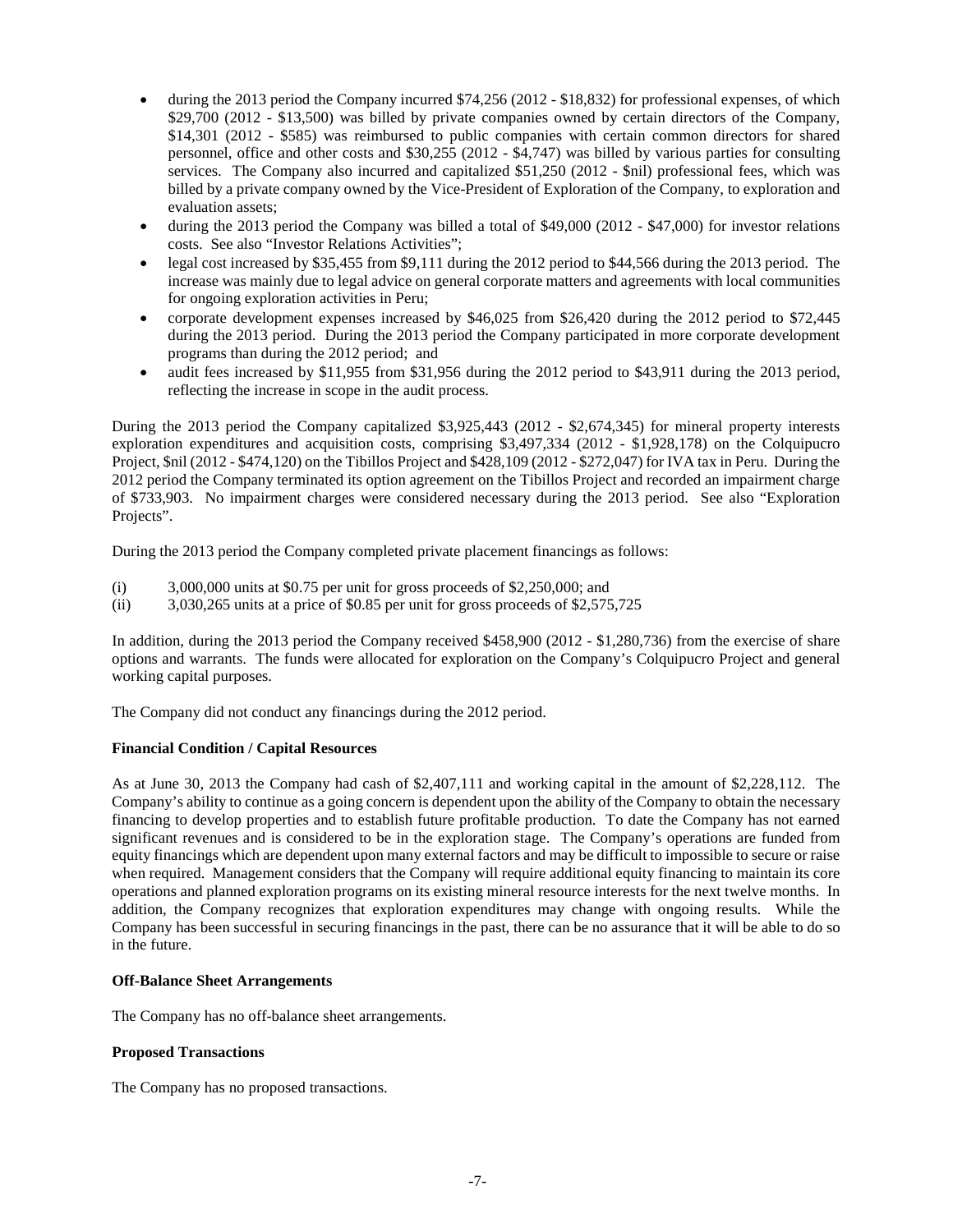#### **Critical Accounting Estimates**

The preparation of financial statements in conformity with IFRS requires management to make estimates and assumptions that affect the reported amounts of assets and liabilities and disclosure of contingent assets and liabilities at the date of the financial statements, and the reported amounts of revenues and expenditures during the reporting period. Examples of significant estimates made by management include estimating the fair values of financial instruments, valuation allowances for deferred income tax assets and assumptions used for share-based compensation. Actual results may differ from those estimates.

A detailed summary of all the Company's significant accounting policies is included in Note 3 to the September 30, 2012 annual consolidated financial statements.

#### **Changes in Accounting Policies**

There are no changes in accounting policies.

## **Transactions with Related Parties**

A number of key management personnel, or their related parties, hold positions in other entities that result in them having control or significant influence over the financial or operating policies of those entities. Certain of these entities transacted with the Company during the reporting period.

#### (a) *Transactions with Key Management Personnel*

During the nine months ended June 30, 2013 and 2012 the following amounts were incurred with respect to the Company's Chief Executive Officer and Chief Financial Officer ("CFO"):

|                          | 2013<br>\$ | 2012<br>\$ |
|--------------------------|------------|------------|
| Management fees          | 90,000     | 72,000     |
| Professional fees        | 10,500     | 4,500      |
| Share-based compensation | 478,388    | 249,274    |
|                          | 578,888    | 325,774    |

As at June 30, 2013, \$1,500 (2012 - \$500) remained unpaid and has been included in accounts payable and accrued liabilities.

#### (b) *Transactions with Other Related Parties*

(i) During the nine months ended June 30, 2013 and 2012 the following amounts were incurred with respect to other officers and directors:

|                          | 2013<br>S | 2012<br>S |
|--------------------------|-----------|-----------|
| Professional fees        | 70.450    | 9.000     |
| Share-based compensation | 589,388   | 205,923   |
|                          | 659,838   | 214,923   |

The Company has expensed \$19,200 (2012 - \$9,000) professional fees to operations and capitalized \$51,250 (2012 - \$nil) professional fees to exploration and evaluation assets. As at June 30, 2013, \$15,000 (2012 - \$1,703) remained unpaid and has been included in accounts payable and accrued liabilities.

(ii) During the nine months ended June 30, 2013 the Company incurred a total of \$31,940 (2012 - \$27,000) with Chase Management Ltd. ("Chase"), a private corporation owned by the CFO of the Company, for accounting and administrative services provided by Chase personnel, excluding the CFO, and for rent. As at June 30, 2013, \$6,170 (2012 - \$7,000) remained unpaid and has been included in accounts payable and accrued liabilities.